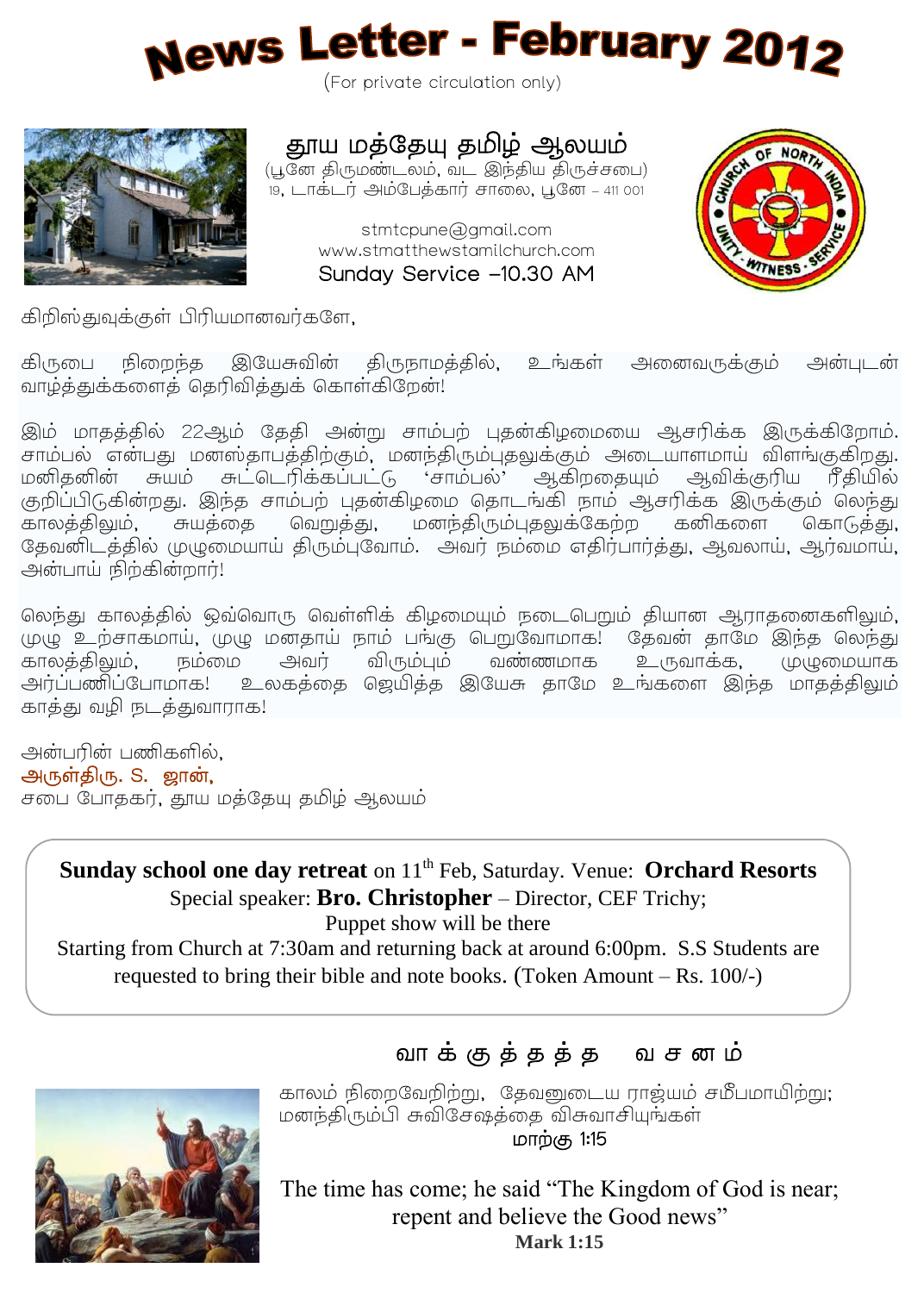### Sermon Topics - பிரசங்க கலைப்பகள்

| 05 <sup>th</sup> February 2012 | World is full of signs which points to the Goodness and providence     |  |  |  |  |  |
|--------------------------------|------------------------------------------------------------------------|--|--|--|--|--|
| 9 Sunday before Easter         | of God; Psalm 65; Gen. 9.8-16; Acts 17.22-31.                          |  |  |  |  |  |
| 12 <sup>th</sup> February 2012 | Strife and violence are the result of human sinfulness, from which     |  |  |  |  |  |
| 8 Sunday before Easter         | <b>Christ came to save us;</b> Psalm 55; Judges 9.1-16; Ephes 2.14-18. |  |  |  |  |  |
| 19 <sup>th</sup> February 2012 | God has sent his Son to give us healing both in body and Soul          |  |  |  |  |  |
| 7 Sunday before Easter         | Psalm 30; Isaiah 57.15-21; 1 Timothy 1.12-17.                          |  |  |  |  |  |
| 26 <sup>th</sup> February 2012 | Contrast between the failure of Adam and the obedience of Jesus,       |  |  |  |  |  |
| 6 Sunday before Easter         | whose victory we are called to share;                                  |  |  |  |  |  |
|                                | Psalm 143.1-11; Gen. 3.1-19; James 1.12-18.                            |  |  |  |  |  |
|                                |                                                                        |  |  |  |  |  |

### **Birthday Wishes! -** பிறந்த நாள் வாழ்த்துக்கள்!

02<sup>nd</sup> Mrs. Thara Peter 03<sup>rd</sup> Mrs. Rosy Tennety 05<sup>th</sup> Mrs. Sheeba Benielraj 05<sup>th</sup> Mr. E.B. Solomonraj 08<sup>th</sup> Mr. Stephen Swami Pillai 10<sup>th</sup> Mr. Naresh Mudliar 10<sup>th</sup> Mast. Kevin Caldwell 11<sup>th</sup> Mr. Andrews 14<sup>th</sup> Mrs. Arpita

04<sup>th</sup> Mrs & Mr. Matthew Manoharan 06<sup>th</sup> Mrs & Mr. Wilson Daniel 07<sup>th</sup> Mrs & Rev. Kenseelan Azariah 07<sup>th</sup> Mrs & Mr. David Aruldas  $09<sup>th</sup>$  Mrs & Mr. Jevaprakash Jebapandian

15<sup>th</sup> Miss Praisy Bestus 15<sup>th</sup> Mrs. Beena Sathya 16<sup>th</sup> Mast. Brighton Immanuel 17<sup>th</sup> Mrs. Pamala Samuel 17<sup>th</sup> Mr. Martin R. Rao 17<sup>th</sup> Miss. Jemy John 17<sup>th</sup> Mr. Suresh Sam Azariah 18<sup>th</sup> Mr. Bestus Navamani

28<sup>th</sup> Miss. Stefi Shelton

26<sup>th</sup> Mr. Bino Joseph



# **Wedding Anniversary Wishes! - திருமண நாள் வாழ்த்துக்கள்!**

12<sup>th</sup> Mrs & Mr. Joshua N. Daniel 14<sup>th</sup> Mrs & Mr. Stephen V. 21<sup>st</sup> Mrs & Mr. Naresh Mudliar  $24^{\text{th}}$  Mrs & Mr. Andrews



#### **Important days of this month -**

 $06<sup>th</sup>$  Day of Titus 10<sup>th</sup> Day of Narayan Vaman Tilak 11<sup>th</sup> Sunday school one day retreat  $12<sup>th</sup>$  Day of Alexander Duff 13<sup>th</sup> Day of Christian Frederick Schwartz 14<sup>th</sup> Valentine's Day  $15<sup>th</sup>$  Day of Stephen the  $1<sup>st</sup>$  Martyr  $18<sup>th</sup>$  Chain Prayer (6:00pm – 10:00pm) 18<sup>th</sup> Day of Martin Luthur 24<sup>th</sup> Day of Mathias 28<sup>th</sup> National Science Day 28<sup>th</sup> Day of Brother Lawrence

### **Mission Field Reports -**

- **(1) FMPB:** Praising Points: Gospel reached 3 new villages. Lord saved Dhulu Bai from a poisonous snake bite. Pray For: Bheema Bai's joint pain; Siti Ben's stomach issues; child blessing for Manoj and Meena; Krishna Bai, Deepak and Manji Bai all to be saved.
- **(2) VISHWAVANI:** Pray for: Bro. Kunal Kedke's height to increase; Sis Tikima Chandrakant to get good health; Sis Jayshila Kamble to grow in faith of Lord; Pray Suraj Adhav & Mamta Sasane to get help in education; Sis Indutai to get relieved from personal problem. Praise for: Sis Nagarbai heard Word of God; Bro Yash Kiran Adhav, Rekha Kedke & baby Mauli Kedke received good health; In the last month 32 seekers recieved Gospel.
- **(3) GEMS:** Praising Points: Started Children Club at Shimpe Village and 5 children are coming regularly. Received permission to take Cultivating Character Seminar at Sarud High School for  $9<sup>th</sup>$  and  $10<sup>th</sup>$  Classes. Pray for: People who received tracts to be in touch in the coming days; To spread gospel in the surrounding villages; For Suresh, Mangesh,Shrikant, Gireesh to grow in faith and spiritual life; For Land for Church building at Sarud village.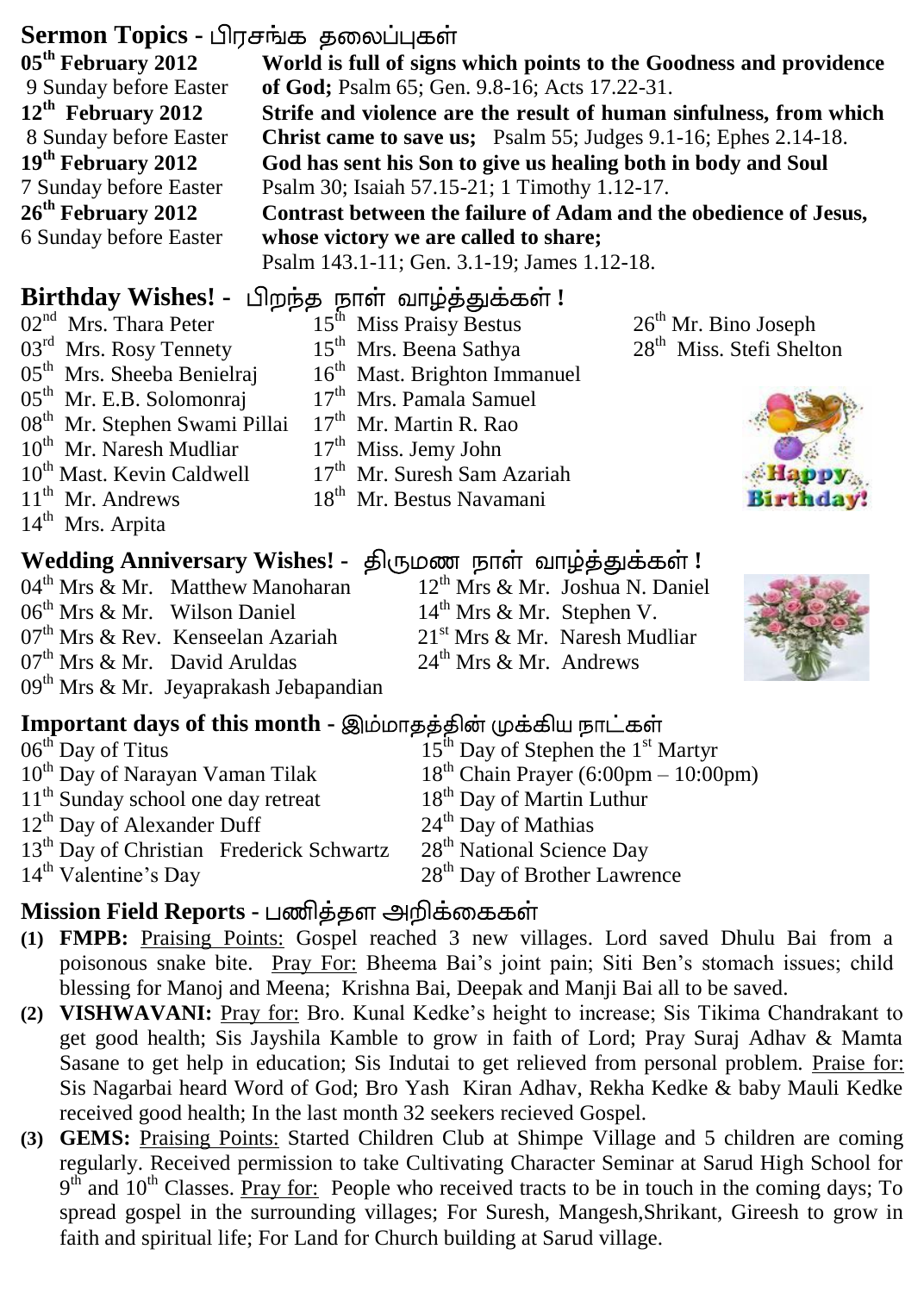**(1) MVM:** Praising Points: 10 members confessed their sins during the bible study in Warugaon village; a new village Nagpali visited; Bible study conducted every Wednesday. Pray for: Starting gospel work in Kamshet village; Shankar Waghmare and Seetaram to get delivered from the alcohol addiction; Salvation of Mr. Dalvi Ynaneshwar.

| <b>Cottage Prayer Meetings - Every Saturday 7PM to 8PM</b> |                                            |  |  |  |  |  |  |
|------------------------------------------------------------|--------------------------------------------|--|--|--|--|--|--|
| All are requested to Participate in these meetings         |                                            |  |  |  |  |  |  |
| $04th$ Feb - Mr. Gideon Christian                          | 18 <sup>th</sup> Feb - Mr. Johnson Gabriel |  |  |  |  |  |  |
| 04 <sup>th</sup> Feb - Mr. Jaganathan A. Pillai            | $25th$ Feb - Mr. Kalpana Simon             |  |  |  |  |  |  |
| To schedule the cottage prayer meeting at your             | இக்கூட்டங்களை உங்கள் வீட்டில் ஒழுங்கு      |  |  |  |  |  |  |
| house, kindly contact the Pastor.                          | செய்ய தயவு செய்து போதகரை அணுகவும்.         |  |  |  |  |  |  |

#### **Bible Quiz -**

 /e-mail **12th February 2012** .<br>விடைகள் வசன ஆதாரத்துடன் இருக்க வேண்டும். (மடி வசனத்தையும் எழுதாமல் பகிலை மட்டும் . . **To answer in English – Please refer New International Version Bible**

 $(1)$  How many daughters did Rehoboam have?  $(2)$  Who was the king of Egypt who attacked Jerusalem because Rehoboam and all Israel were unfaithful to the Lord? (3) Who said "you will not prosper, because you have forsaken the Lord, he has forsaken you"?  $\overline{(4)}$  The long exile of the Israelites in Babylon was ended by whom?  $(5)$  Who sacrificed his songs as an offering on fire?  $(6)$ Which king was young and indecisive and was not strong enough to resist his enemies?  $\overline{(7)}$  Who sought physicians in his illness instead of the Lord?  $(8)$  Who resolved to inquire of the Lord and proclaimed a fast for all Judah? (9) Who built towers in the desert?  $(10)$  Who did more wicked things even in the time of trouble?

(1) ரெகொபெயாம் எத்தனை குமாரத்திகளைப் பெற்றான்?  $\overline{({2})}$  ரெகொபெயாமோடு இஸ்ரவேலர் .<br>விரோதமாய் எழும்பின் எகிப்தின் ராஜா யார்? <mark>(3)</mark> "நீங்கள் சித்தி பெறமாட்டீர்கள் நீங்கள் கர்த்தரை விட்டு விட்டதினால் அவர் உங்களைக் கைவிடுவார்" – யார் சொன்னது?  $\overline{4}$ பாபிலோனின் சிறையிருப்பு யார் மூலமாய் முடிவுற்றது? (5) யார் தன் குமாரரை அக்கினியாலே .<br>தகித்துப் போட்டான்? (6) தன் எதிரிகளை எதிர்க்கக் கூடாமல் வாலவயதும் திடனற்ற .<br>மனதாயிருந்த ராஜா யார்? (7) யார் தன் வியாதியிலும் கர்த்தரை அல்ல பரிகாரிகளை தேடினான்? (8) யார் கர்த்தரைத் தேடுகிறதற்கு ஒருமுகப்பட்டு யூதாவெங்கும் உபவாசத்தைக் கூறுவித்தான்? (9) யார் பள்ளத்தாக்கு வாசல் மேல் கோபுரங்களைக் கட்டினான்? (10) தான் நெருக்கப்படுகிற காலத்திலும் கர்த்தருக்கு விரோதமாய் துரோகம் பண்ணினவன் யார்?

# Second Book of Chronicles – இரண்டு நாளாகமம்.

Second Chronicles begins where First Chronicles ends, starting with the account of the rule of King Solomon until his death. After recording the revolt of the northern tribes led by Jeroboam against Rehoboam, King Solomon's son and successor, the account confines itself to the history of the southern kingdom of Judah until the fall of Jerusalem in 586 B.C.

ஒன்று நாளாகமம் புத்தகத்தின் முடிவில் இரண்டு நாளாகமம் துவங்குகின்றது. துவக்கத்தில் ு குடிக்கு<br>சாலமோன் இராஜாவின் செங்கோலாட்சியையும் அதன் பின்பு வட தேசத்தின் மக்கள் யெரொபயாம் கலைமையில் சாலமோனின் மகன் ரெகொபெயாமுக்கு எகிாாக பாட்சி செய்வகை விவரிக்கிறது. அதன் பின்புள்ள அதிகாரங்கள் (இஸ்ரேலின் வீழ்ச்சி காலம் கி.மு 586 வரையுள்ள) தென் தேசத்தின் (யதாவின்) வரலாற்றை விவரிக்கின்றது.